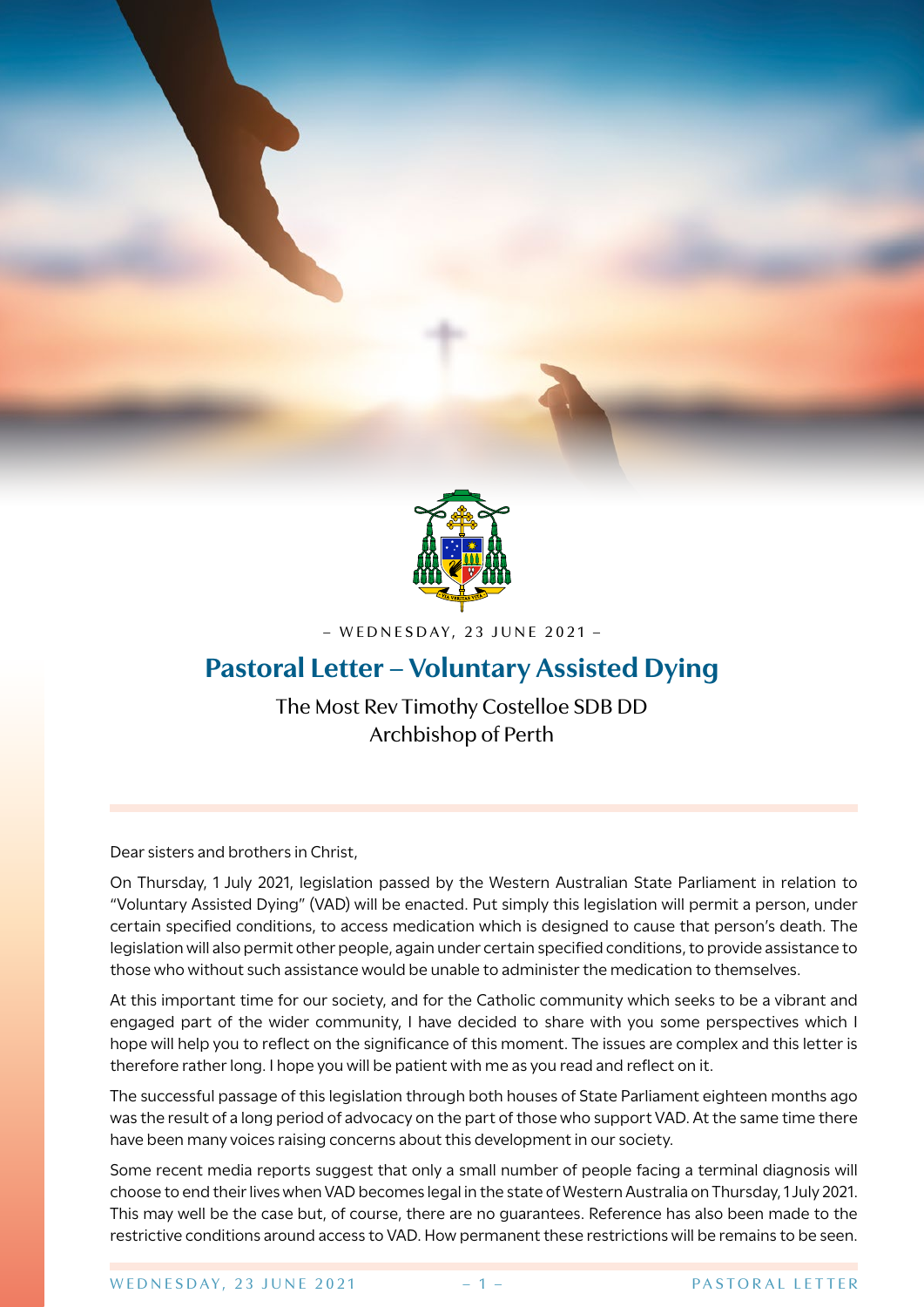## A Fundamental Principle

Important though questions of accessibility to VAD are, there is a more fundamental question of principle. Is it ever ethically permissible to deliberately end one's own life, to ask another person to help you do so, or to intentionally assist another person to do so?

Many people would give a definite "yes" to such questions, and this position has been reflected in the legislation. Many other people, including some in the medical and other caring professions, would take the opposite view. Both approaches are widely represented in our society, although we may presume, given the apparent level of support indicated in many opinion polls, that support for VAD is greater in our society than is opposition to it.



While much of the opposition to VAD has come from religious groups, including the Catholic Church, it is clear that not all religiously-minded people are opposed to VAD. Equally it is true that not all those who have no religious faith are in favour of it. Life is much more complex and varied than that.

It is well known that the Catholic tradition is firmly opposed to VAD. A recent document from the Vatican, *'Samaritanus Bonus: on the care of persons in the critical and terminal phases of life',* reaffirms the Church's perennial teaching with respect to the sacredness of human life.<sup>1</sup> It has been the constant teaching of the Catholic Church for the last two thousand years that no-one has the right to end their own life or to deliberately bring about the death of another, with the sole exception of the right of self-defence against an unjust aggressor.<sup>2</sup> This conviction about the sanctity and inviolability of human life is one of the most foundational values by which we as Catholics live. We believe that every human life, from its earliest beginnings at conception to its final moments leading to death, is precious and sacrosanct. No-one has the right to "step in" and bring to an end a life that has begun under God's providence and will come to its end under God's providence. We also believe, precisely because life is precious and sacred, that it is to be respected at every moment: when the child is still in its mother's womb, when it grows to be an infant, then a young child, then an adolescent and an adult. We believe that whether a person is sick or well, weak or strong, poor or wealthy, in agreement with us or in opposition to us, educated or illiterate, generous or selfish, faithful or faithless, living or dying, that person is to be treated with dignity and respect: everything that can be done to give meaning and hope to every person must be done.

In relation to the specific matter of Voluntary Assisted Dying the Church's position rests on its constant interpretation of the fifth commandment of the Mosaic law: you shall not kill.<sup>3</sup> This is, we believe, a commandment from God, the giver and sustainer of life. It is a law which pre-exists any government or any parliament. Governments have the power, given to them by those who elect them, to determine what rules are expedient in the societies they govern. They do not have any authority to decide what is morally acceptable. That authority belongs to God, who has written into the nature and structure of human life what is in harmony with God's creative intention. This position, grounded in our religious faith, does we believe provide a blueprint for a life well-lived and for a society structured so as to ensure the well-being and flourishing of its people.

<sup>1.</sup> Congregation for the Doctrine of the Faith. *'Samaritanus Bonus: on the care of persons in the critical and terminal phases of life'.* Holy See: CDF, July 2020. https://www.vatican.va/roman\_curia/congregations/cfaith/documents/rc\_con\_cfaith\_doc\_20200714\_samaritanusbonus\_en.html

<sup>2.</sup> This teaching is clearly expressed in the Catechism of the Catholic Church (CCC) in Part 3, Section 2, Article 5. The specific reference is in numbers 2276-2283. The reference to self-defense is in numbers 2263-2267.

<sup>3.</sup> Exodus 20:13; cf. Deuteronomy 5:17; Matthew 5: 21-22.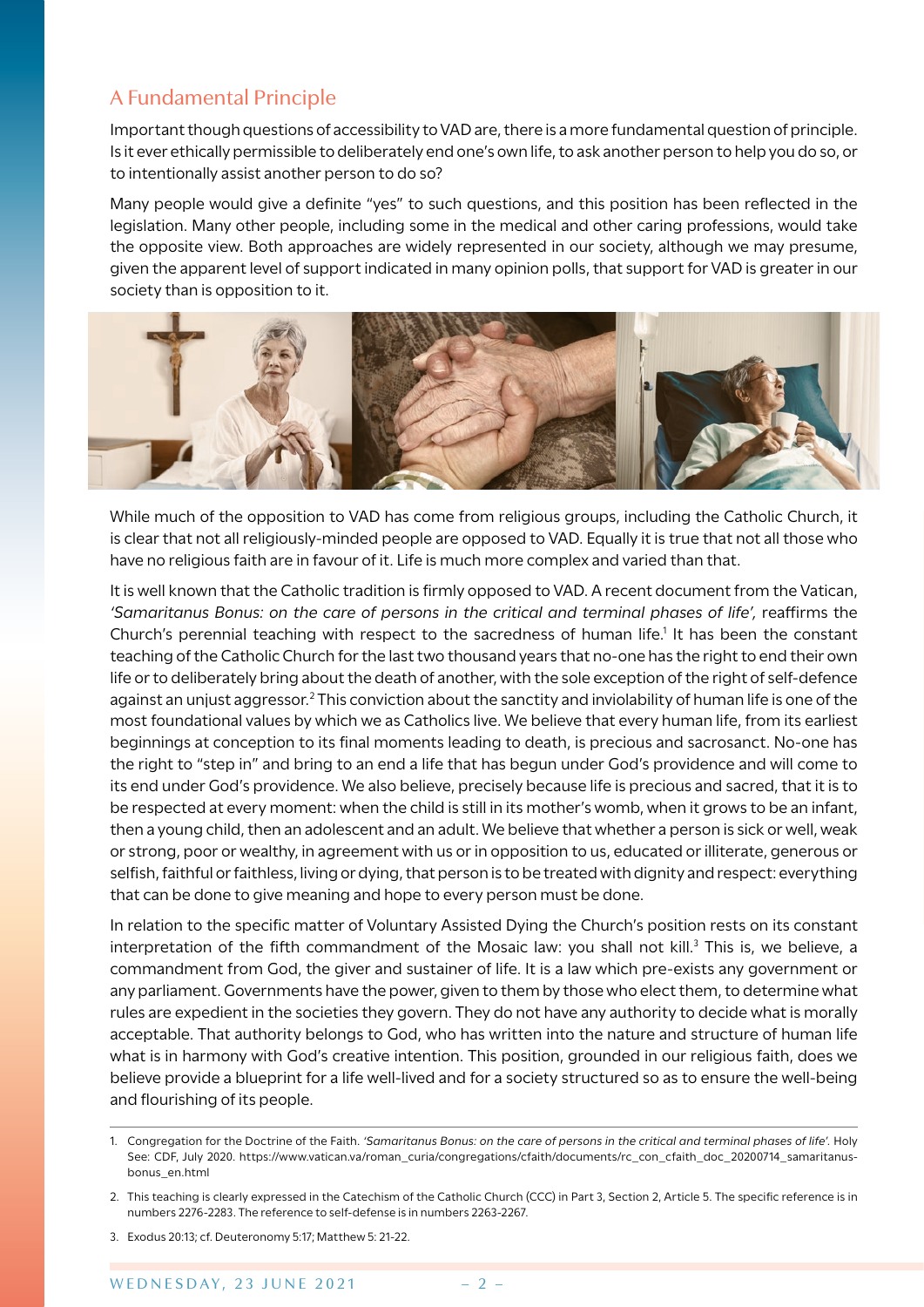# Our Response as a Community of Disciples of Jesus

It is clear that the position advocated by the Catholic Church, among others, has not been adopted by our society. From Thursday, 1 July 2021, VAD will be legal in Western Australia. In the face of this reality the Catholic community must consider how to respond. I believe our response must be two-fold. Firstly, we must recommit ourselves to forming and strengthening communities of faith, of hope, of mutual support and fidelity, and of love and compassion. It will not be enough to proclaim in words only our belief in the dignity and beauty of every human person: we will need to do so also and especially with our actions. And at this present moment we will need to do so in a special way with those who are sick, suffering or elderly. These people are members of our families or our circle of friends. They are our brothers and sisters in our parish communities. They are our neighbours or our work colleagues. And they, together with us, are all children of the one God who is in heaven.

Secondly, and most importantly, we must continue to support, through our prayer and our encouragement, all those who, in a very real sense on our behalf, are engaged in the healing and caring ministry of the Church. Our Catholic hospitals, our Catholic aged-care facilities, our Catholic nursing homes and our Catholic Social Outreach agencies are already committed to being places of compassion, of healing, and of hope. With the legalisation of VAD the witness of all these wonderful institutions to the Catholic understanding of the dignity and sanctity of every human life will become even more important. It will also become more challenging.



As society's values change, then our outreach agencies, which all seek to be open to everyone, offering the gift of Christ's healing and sustaining love, must grapple with the responsibility to be deeply faithful to our convictions as Catholics and at the same time welcoming and compassionate to all with whom and for whom they work, including those who may not share our values. To exclude them would be to rob ourselves of the opportunity to witness to the transforming power of the gospel.

In this regard it is important that I reassure all of you, my sisters and brothers in the faith, that here in Western Australia our Catholic institutions are working collaboratively with the health authorities to ensure that Catholic facilities can continue to operate with complete fidelity to our Catholic principles, including our commitment to respect life in all its moments. Our hospitals and aged care facilities will not support, and will not provide or facilitate, Voluntary Assisted Dying. VAD is not regarded in any of our institutions as "medical care or treatment" and cannot from part of the "provision of care" which is the fundamental obligation our institutions have to all their patients, residents or clients.

Precisely because we wish to provide the best care possible according to our Catholic values, our various institutions will make their policies around VAD clear and unambiguous. This is important, both to provide certainty to those who choose to come to one of our facilities and to provide clarity to those who choose to work in our facilities.

#### Palliative Care

With the advent of VAD, high quality palliative care, which is one of the outstanding features of our Catholic health and aged-care services, assumes ever greater importance. Palliative care is the best way to assist a dying person who, in fact, has entered into the most important stage of their life. As well as providing appropriate medication, which more often than not is a crucial dimension of end-of-life care, palliative care also seeks to provide accompaniment of the dying person and of his or her family, friends and others, as they all enter into the challenge of accepting the reality of death and all that it means. It is about physical, emotional, psychological and spiritual closeness to the dying person and to those who are travelling the journey with that person.